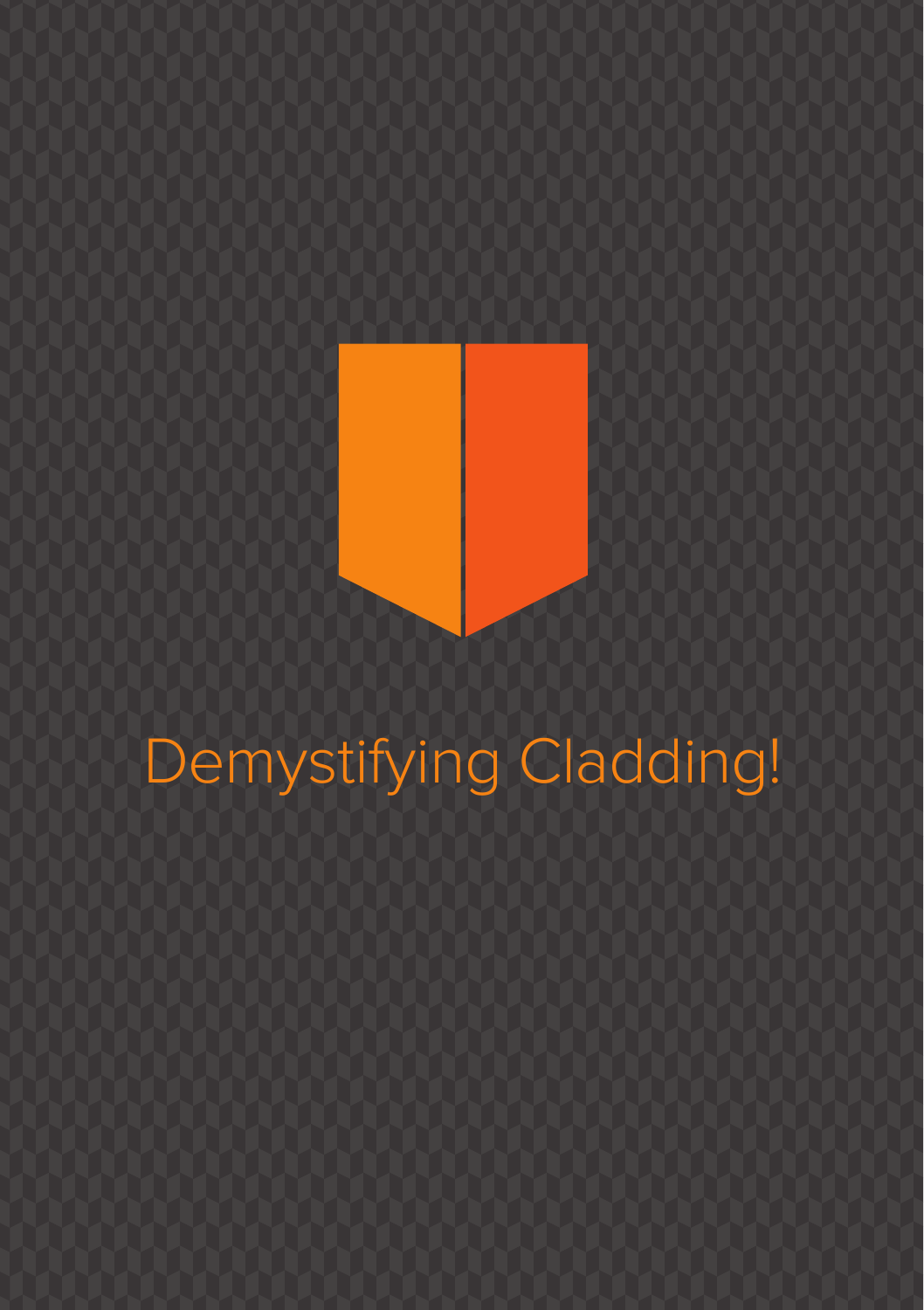# What is cladding?

From early in the 1990's, aluminium composite panel (ACP) became a standard material for medium and high-rise buildings across Australia, revolutionising the building sector by providing a low-cost, aesthetically pleasing skin or layer that was easy to attach to a building's framework.

Cladding is technically any layer of material applied over another to provide a skin or layer, however in the construction context refers to material used to cover all or part of a building's exterior that in itself is not structural or part of the frame.

For high rise construction, the National Construction Code (NCC) forbids the use of any external cladding which does not prohibit the spread of fire. The NCC requires compliance with Australian Standards for testing of construction materials, and the current standard aligned to the spread of fire and external cladding is AS 1530.1−1994 while for low rise these standards differ and other standards may apply such as AS 1530.3-1999.

In recent times, highly-flammable Aluminium Composite Panel (ACP) cladding has led to major fire damage – as evidenced in cases of the Lacrosse building in Melbourne (2014) and the Torch Tower in Dubai (2017) – and even loss of life as in the Grenfell Tower fire in London (2017).

The use of cheaper imported ACP cladding with a PE core on high-rise buildings is at the heart of the current problem. While Australian suppliers were aware of the fire risks associated with this cladding, a demand by developers, builders, sub-contractors or suppliers for a cheaper product ensured their continued use, made easier because of Australia's lax, ambiguous building standards.

As a consequence, there is demand for changes to the NCC that will tighten regulations on the use of external cladding in new or refurbished developments, issues currently under review by the Australian Government following a recent Report into aluminium composite cladding handed down by the Senate Economics References Committee<sup>1</sup>.

Across Australia, ACP is frequently used for decorative effect on building facades and signage. ACP is by its construction method a 'sandwich panel', and not all sandwich panels are considered hazardous.

### **Sandwich panel construction**

Sandwich panels are used in construction where light-weight sheeting is required. Their use can be external or internal on walls, ceilings, roofs or for signage. Some panels are flexible and can be moulded to shape for architectural design features. Their benefits include an ability to stop wind and rain entering a building, sound and thermal insulation as well as varying levels of fire resistance.

The panels comprise external inside and outside skins with an inner core comprising of some form of insulating material.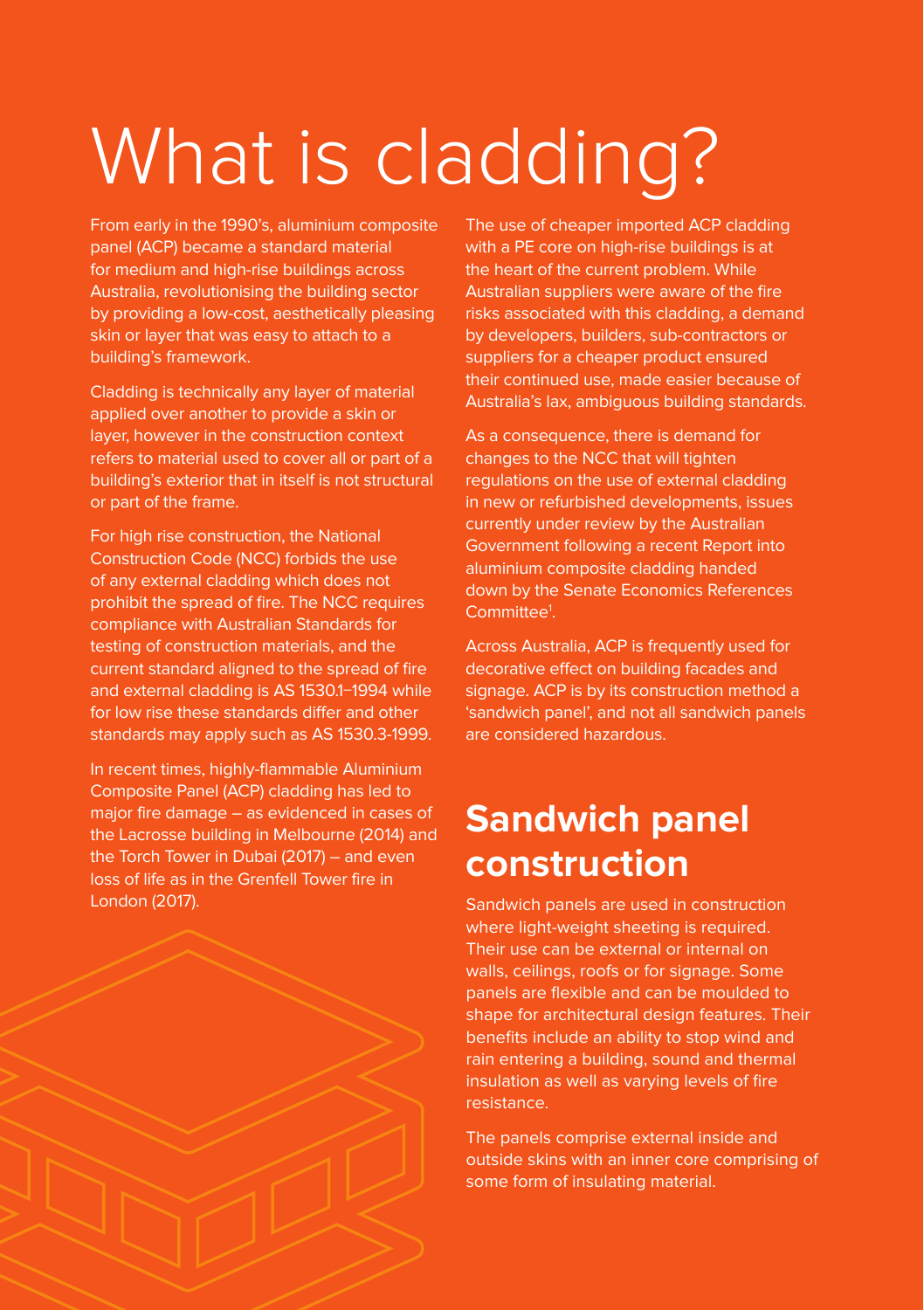The external surfaces composition can include:

- › aerated concrete
- > plasterboard
- › steel
- › aluminium
- > board
- > timber panelling
- $\rightarrow$  etc.

The inner core composition can include:

- › concrete
- > fibreglass
- › polystyrene (EPS)
- › polyethylene (PE)
- › polypropylene (PPL)
- › aluminium
- $\rightarrow$  etc.

Both the outer surfaces and inner core will respond differently to fire. Additionally, the finished product will also respond differently to the isolated materials. Finally, the method of installation can influence the material's flammability.

Example:

### **Aluminium composite panel flammable core**

#### **Insulating core**

2-5mm thick, 100% polyethylene



**Surfaces** 0.5mm thick aluminium skin

Heat from a fire will conduct quickly to the core through thin aluminium

Core loses ability to bind, causing outer skins to deform and delaminate





Core melts and can ignite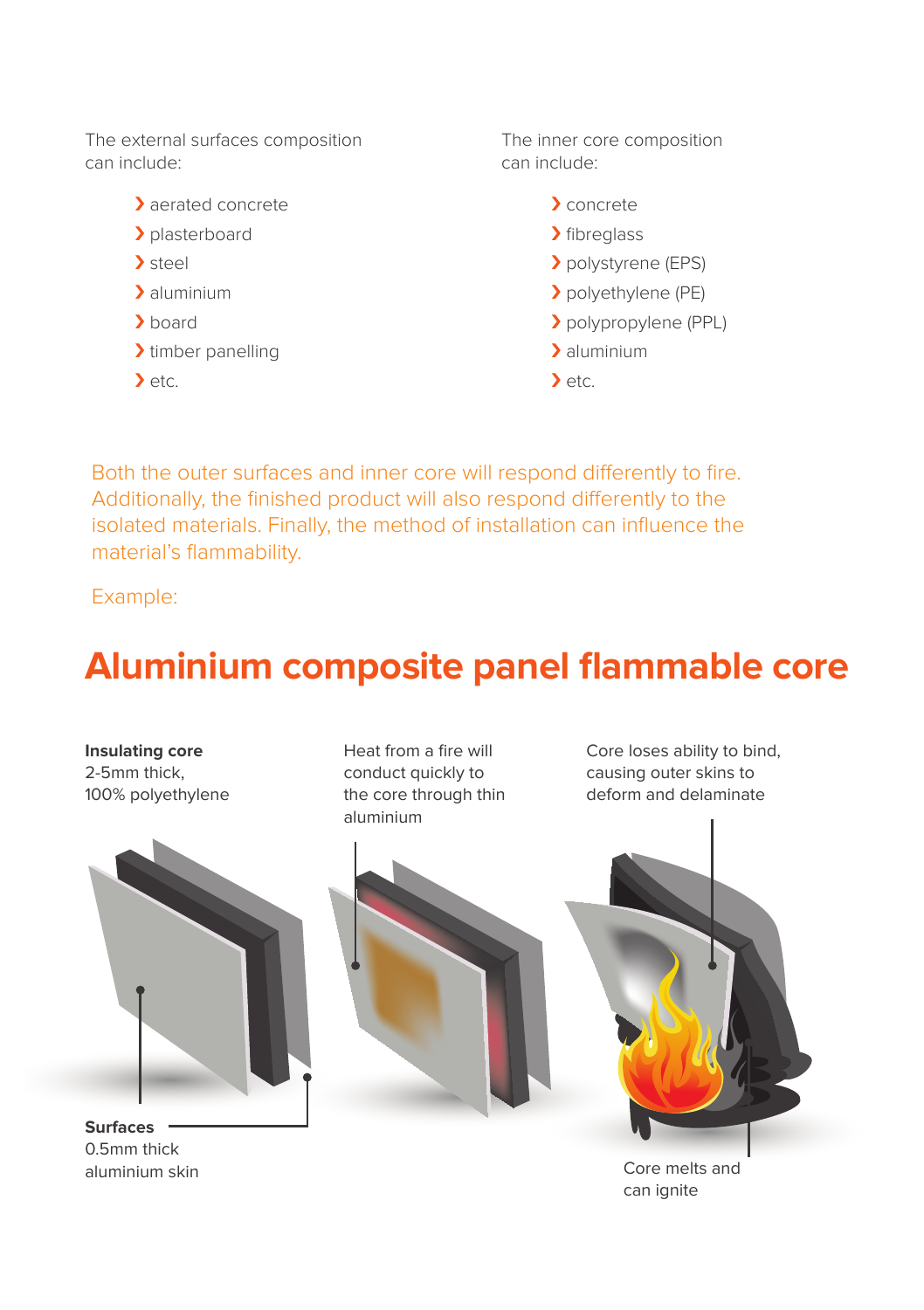## **Flammability rating for various materials**

The following simplified chart covers some sandwich panel materials and their basic flammability rating.

|                                                                                    |                           | <b>Flammability</b>     |                                                |
|------------------------------------------------------------------------------------|---------------------------|-------------------------|------------------------------------------------|
| <b>Type of panel</b>                                                               | <b>Usage</b>              | rating                  | <b>Example</b>                                 |
| Pre-fab aerated<br>blocks and panels<br>with concrete fill                         | External use              | l ow                    |                                                |
| Concrete Core -<br>concrete poured in<br>situ panels                               | External use              | Low                     |                                                |
| <b>Aluminium Core</b><br>- aluminium<br>honeycomb<br>panel (AHP)                   | External/<br>internal use | Moderate                |                                                |
| <b>Aluminium</b><br>Composite<br>Panel (ACP)<br>polypropylene PPL<br>inner core    | External use              | High<br>444             | <b>College College College College College</b> |
| Aluminium<br><b>Composite Panel</b><br>(ACP) polyethylene<br>PE inner core         | External use              | High<br>444             | SPILL.                                         |
| Steel/timber<br>Polystyrene inner<br>$core - EPS$<br>Pre-finished/<br>interlocking | Internal/<br>external use | Extreme<br>             |                                                |
| <b>Aluminium Wall</b><br>panels (EPS)                                              | Internal or<br>External   | Extreme<br>             |                                                |
| <b>EPS roof panels</b>                                                             | External use              | Extreme<br><u>. 444</u> |                                                |
| <b>Fibreglass infill</b><br>panels                                                 | Roofing sheets<br>only    | Extreme                 |                                                |

Please note: the above table is indicative only, and more detailed information can be found at:

**1.** http://www.csiro.au/en/Do-business/Services/Materials-infrastructure/Fire-pass-scheme/Certificates-of-Assesement;

**2.** http://www.abcb.gov.au; or

**3.** https://certmark.org/.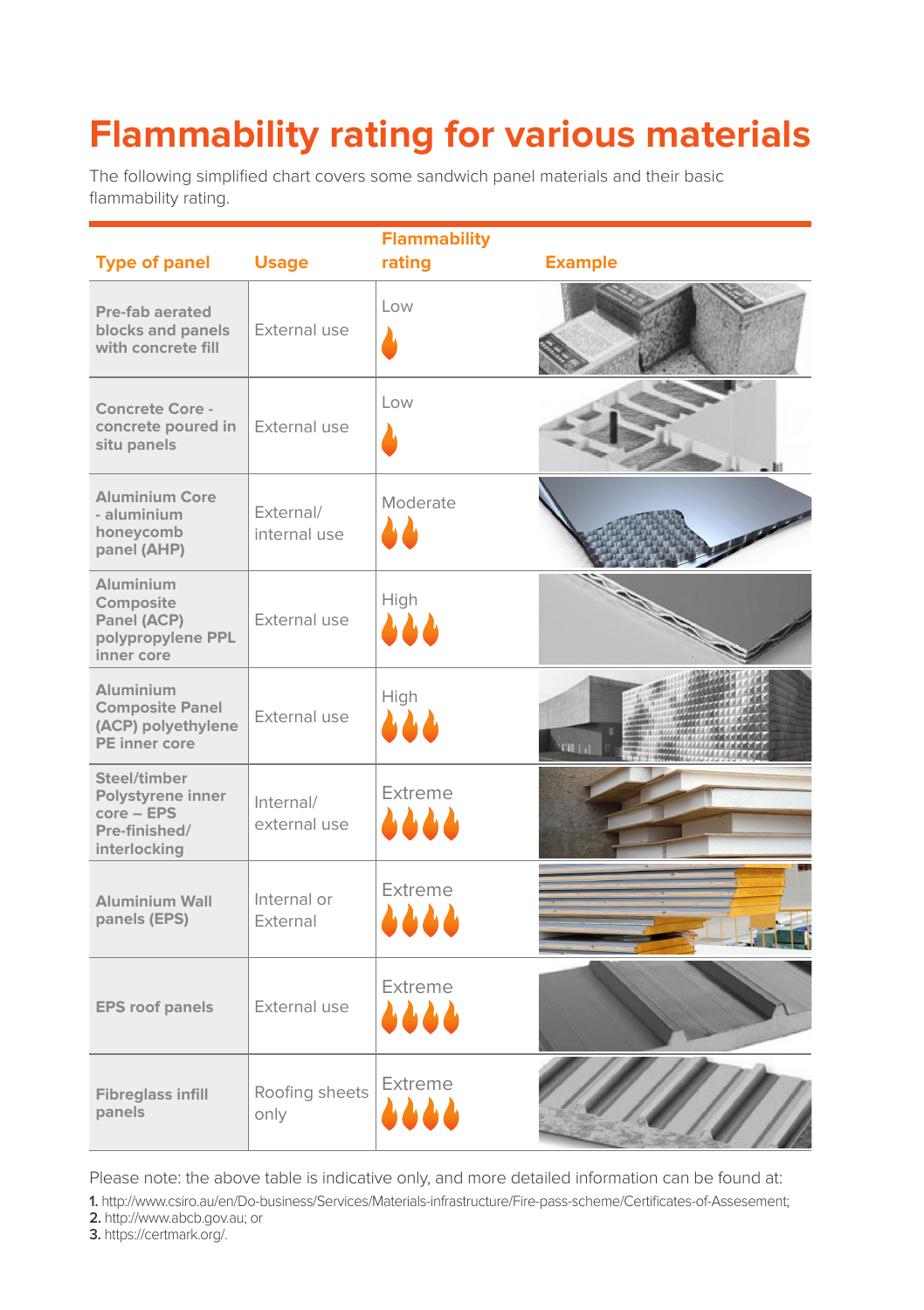## **Implications for insurance**

There should be no impact to achieving insurance cover where cladding products have passed AS1530.1-1994; the Australian Standard for flammability of external building products. Where this standard has not been met, given the nature of highly flammable cladding, it may be difficult to access full insurance cover within the Australian strata insurance market.

Our position at Strata Community Insurance is that we will quote on a case-by-case basis with cover for certified and compliant strata complexes.

## **Taking action**

Strata Managers can support their executive committees by providing information on some simple steps to identify the type of cladding used on their buildings and determine if they need to undertake rectification/remediation to remove/replace the cladding, including (but not limited to):

**1.** Reviewing all the design, construction and approval documents for the building including original architectural plans to determine whether external wall cladding has been installed on the building.

Documents should include a copy of the original architectural plans on file showing the composite of material used and whether it passed AS1530.1-1994 (the Australian Standard for determining combustibility of building material) and the Certificate of Conformity that was issued at the time of construction.

If it is confirmed that cladding has been installed, they should seek advice about the suitability of the type of material used and the method of installation.

- **2.** Engaging suitable professionals to review and inspect the overall fire safety of the building (such as an engineer and/or fire safety expert), including the installation of any external wall cladding. These experts will be able to provide an assessment of any steps required to maintain or improve the building fire safety.
- **3.** Introducing a drenching system. This type of system may help slow down a fire and assist in the building being 'Deemed to Satisfy' under the National Construction Code (owners corporations should seek professional assistance with this solution).
- **4.** Ensuring that their insurer is aware of both the existence of any cladding and its conforming (or non-conforming) status.

A failure to disclose such information to their insurer may result in there being no cover under their insurance policy.

- **5.** Agreeing on a course of action and the potential ability to identify who is responsible and their ability to cover rectification costs.
- **6.** Putting a plan in place to remove/rectify any non-conforming ACP cladding immediately.
- **7.** Seeking legal advice to recover costs of repair/replacement/rectification.

1 Senate Economic References Committee: Non-conforming building products – Interim report: aluminium composite cladding, September 2017.